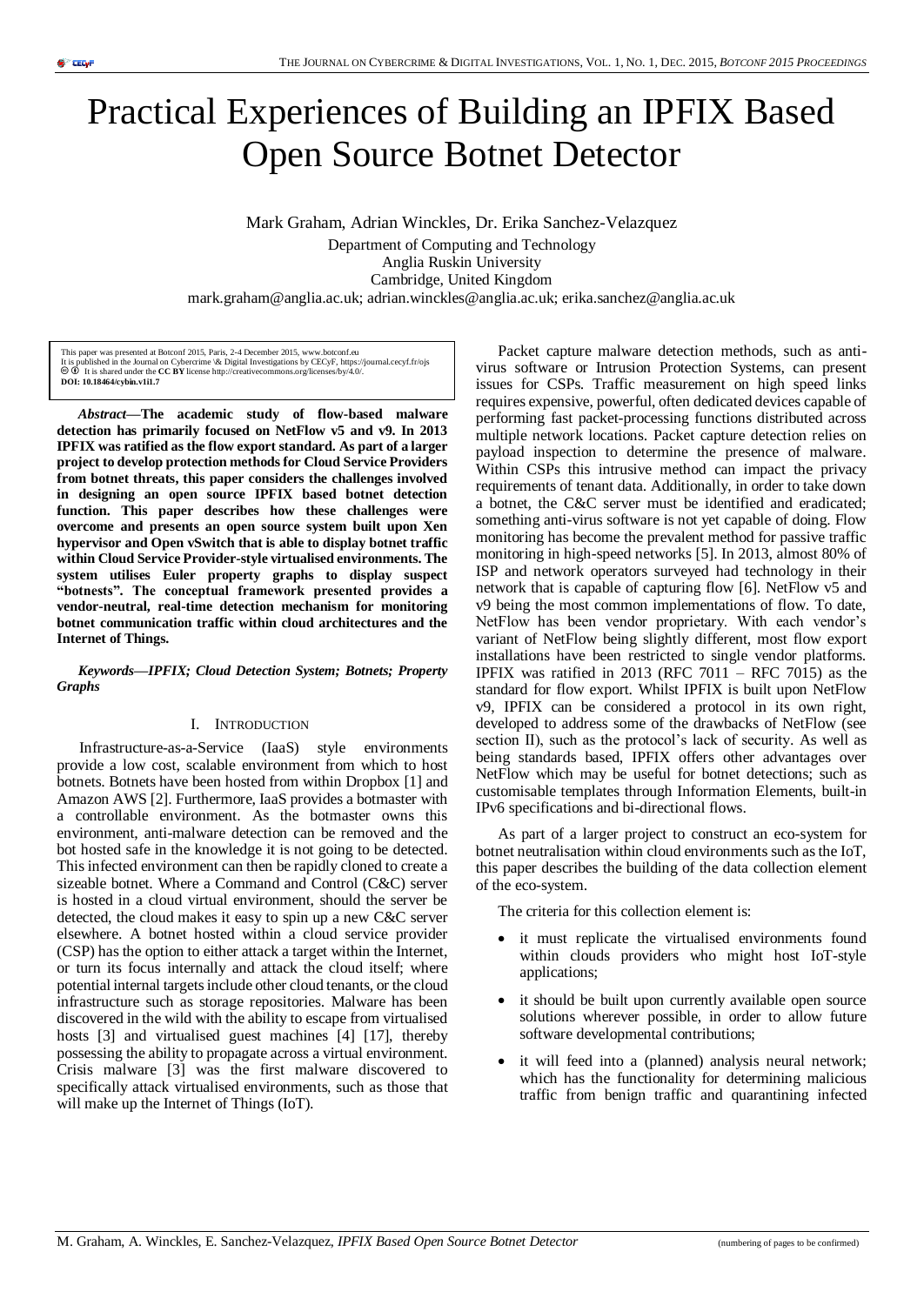60° CECVF

virtual machines (VMs); either by diverting flow communications based on Software Defined Network (SDN) architecture, or through automatic relocation and isolation of the infected machine [\[7\];](#page-6-7)

 it should support both NetFlow and IPFIX export, to permit the academic comparison of both protocols in botnet detection.

The remainder of the paper is structured as follows. Section II of this paper reviews some of the limitations of NetFlow when used as the principal protocol to collect botnet communication traffic, and how IPFIX is designed to overcome these. Section III explains the conceptual design behind the novel detection methods presented within this paper, with section IV describing the flow monitoring architecture constructed from this design. Section V describes some of the issues encountered whilst building the environment and demonstrates the output of the built system. Section VI considers some of the limitations of flow-based detection. Finally, section VI reflects on what was learnt from this experience and how the proposed framework contributes towards protecting the IoT.

## II. NETFLOW AND IPFIX

In the late 1980s Simple Network Management Protocol (SNMP) was the standard for network management. SNMP was designed to give basic information on a device status such as up/down status and common error alerts. The information available via SNMP was somewhat limited, so syslog was often used alongside SNMP to provide more granular and detailed event information. Unlike SNMP which pulls information off a device, syslog is a push technology which means devices send information without being polled. This makes syslog ideal for logging information about devices, but its unstructured data format makes it slow for querying and reporting. Today, flow export protocols send the same types of data as SNMP traps and syslog, with the advantages that flow export is a push technology which reports highly structured information that is ideal for reporting and querying. The IETF (Internet Engineering Task Force) first published the idea of aggregating packets into flows using packet header information for Internet accounting back in 1991, but this work group was disbanded in 1993 due to a lack of vendor interest. In 1996, Cisco patented a technology based on flow export [\[8\].](#page-6-8) In 2002, Cisco released their first commercially available version of this flow export – NetFlow v5. With the release of NetFlow v9 (or Flexible NetFlow) Cisco enhanced NetFlow v5 with support for templates, IPv6, MLPS and VLANs. But NetFlow has some limitations. In 2008 the IETF proposed to create a standard to address these shortcomings. In 2013, the IPFIX standard was ratified as RFC 7011 – RFC 7015 [\[9\]](#page-6-9) with some improvements over NetFlow.

## *A. Template Extensions*

Although NetFlow v5 and v9 are the most common implementations of flow today, there is no support for any extensions in the template set which allow new field types to be created as needed. Sometimes threat detection needs to understand information that is not available in the NetFlow v9 template. IPFIX was designed as an extensible data model to be used in network security applications with flexibility and customisation front of mind. NetFlow v5 has a fixed template of 18 fields, which confines the NetFlow v5 PDU to 48 bytes. RFC 3954 [\[10\]](#page-6-10) defines 79 fields that are available in NetFlow v9. Cisco's version of NetFlow v9 defines 104 fields, however these are proprietary and will not necessarily interoperate with other vendor's definition of NetFlow v9. IPFIX enterprise elements

can be used to gain more information about flows by introducing new field types, known as Information Elements (IE). RFC7012 [\[11\]](#page-6-11) does not define the IEs, but states that IANA is responsible for maintaining Private Enterprise Numbers for defining the enterprise elements. IANA recognises 433 official fields in the IPFIX standard, with fields 433 - 32767 available for vendor specific assignment. IPFIX allows a vendor to export whatever layer 2 to layer 7 information they want in a standardised template compatible between vendors. Support of enterprise elements will mean IPFIX will be superior to NetFlow in next generation network monitoring, supporting higher performance for collection and use in analysis tools [\[12\].](#page-6-12) IPFIX also allows for variable length fields. NetFlow can achieve similar but with fixed columns sizes, which usually ends up with wasted space with every flow thereby increasing storage requirements [\[13\].](#page-6-13)

## *B. Transport Protocol*

The default transport protocol for NetFlow v9 is UDP [\[10\].](#page-6-10) Unlike TCP, UDP is not reliable, secure or congestion aware. This can lead to UDP flooding when a device is down or experiencing a DDoS attack. Additionally, transmitting flow statistics from the observation point over unreliable UDP can induce loss of measured data. IPFIX allows the transport protocol to be selected from SCTP (Stream Control Transmission Protocol), TCP or UDP. SCTP is congestion aware and is the recommended transport protocol as SCTP allows graceful degradation by selectively dropping exported datagrams under high load rather than overloading buffers. Additionally, SCTP mandates a cookie-exchange mechanism designed to defend against DoS attacks [\[9\].](#page-6-9) SCTP can be difficult to transmit over the Internet as some devices will drop these packets due to unrecognised protocol numbers, hence IPFIX supports TCP and binds well to TLS for secure transport, especially over the Internet. Cisco's NetFlow v9 also allow for SCTP support to provide TCP like sequential packet delivery reliability and congestion awareness over UDP.

#### *C. Bi-directional Flow*

NetFlow defines a flow as a uni-directional sequence of packets with some common properties that pass through a network device  $[10]$ . RFC  $5\overline{103}$   $[14]$  allows IPFIX to be extended for the many applications where flow analysis benefits from associating the upstream with the downstream flows of a bi-directional communication. This is particularly useful for separating unanswered from answered TCP requests, such as when a botnet is searching for a peer that is offline. Bi-flow can also determine which party initiated the conversation, which may be useful when studying P2P traffic.

#### *D. Security*

When NetFlow was designed it was believed that flow records would be confined to private networks, with collectors and exporters in close proximity. Hence, NetFlow did not impose confidentiality, integrity or authentication requirements on the protocol as this reduced the efficiency of the implementation [\[10\].](#page-6-10) This leaves NetFlow v5 and v9 open to Man-in-the-Middle attacks, packet tampering, packet forgery and attacks on the collector. IPFIX implementations must address confidentiality, integrity and authentication; including data obfuscation, for example, through encryption (as outlined in RFC 701[1 \[9\]](#page-6-9) section 11).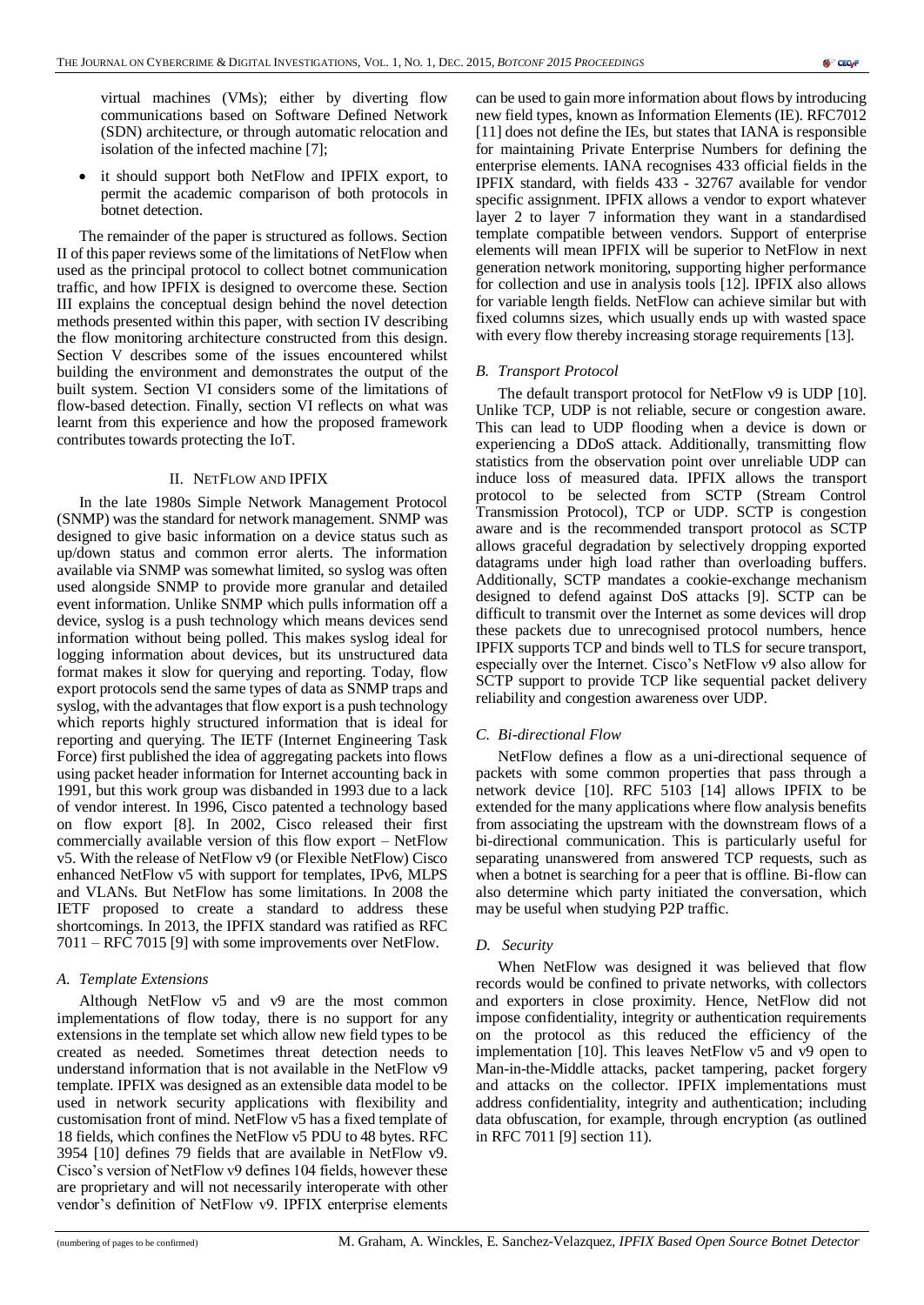## *E. Next Generation Networking*

NetFlow has a fixed key structure that lacks the ability to monitor more complex network protocols such as IPv6, MPLS and multi-cast [\[15\].](#page-6-15) NetFlow v5 and many non-Cisco NetFlow v9 vendors do not support IPv6, whilst IPFIX and Cisco's NetFlow v9 do. IPFIX was chosen over NetFlow v9 when looking at anomalous traffic in IPv6 flows [\[15\],](#page-6-15) as the ease of extending IPFIX to include additional Information Elements allowed the design of new templates for detecting ICMPv6-DoS attacks, IPv6 extension headers and monitoring IPv6-over-IPv4 tunnelling.

## *F. Vendor Neutrality*

NetFlow comes in many flavours; Cisco's NetFlow, Juniper's JFlow, Alcatel-Lucent's CFlow, Citrix's AppFlow and Huawei's NetStream, to name but a few. Some vendors adhere to the NetFlow v5 structure, others adhere to a NetFlow v9's structure. Cisco further extends NetFlow v9 with their own propriety solutions. As a ratified standard IPFIX allows interoperability between vendors. This is especially important when defining additional IEs for advanced flow-based monitoring systems.

## III. CONCEPTUAL DESIGN

The criteria for the built detection element was outlined in section II:

## *1) Replicating cloud provider virtualised environments*

The system design has to incorporate two principles of CSP design: a) tenant isolation and b) tenant privacy. To achieve tenant isolation CSPs utilise virtualised infrastructures which additionally reduces the hardware footprint whilst increasing equipment utilisation. The three most common hypervisor platforms amongst CSP are Citrix's Xen, Microsoft's Hyper-V and VMware's ESXi. Of these Xen Hypervisor is open source. Xen is also very common amongst CSPs and is used by Amazon AWS, OpenStack and Apache's Cloudstack. Xen, Hyper-V server and ESXi are all bare-metal hypervisors which boot directly from BIOS without additional operating system requirements between them and the hardware. Xen also offers *para-virtualisation*. Whilst full HVM (Hardware-assisted Virtualised Machine) more closely resembles the complete hardware isolation of a physical server, CSPs, like Amazon, tend to run para-virtualisation as it is faster when running on Linux OS.

Signature-based packet capture techniques, as used in antivirus software and Intrusion Detection Systems, rely on packet payload inspection to detect malware. Packet inspection in CSP networks is not an option as it jeopardises tenant privacy requirements. Additionally, forensic detection techniques such as anti-virus serve to protect an individual host (or network) through disinfection. Botnet elimination requires that the C&C server(s) must be detected and taken down. This is not possible through forensic techniques, making traffic-based techniques more suited to botnet detection systems. Traffic monitoring using PCAP captures both traffic header information and payload, thereby beaching the privacy requirement. Flow export captures only packet header information, thereby retaining tenant privacy.

## *2) Open Source*

Already mentioned is the desire to use open source equipment wherever possible as future software will need to be

written to ensure interoperability between each element in the overall neutralisation eco-system.

## *3) Feed into a Botnet Analysis and Recognition AI*

The detection test bed will be used to capture network traffic which will undergo a pre-processing function (such as filtering and correlation) before being passed onto a neural-network AI element which hunts for malicious traffic signatures. Should the AI detect malicious traffic, the AI will notify an isolation system which will either dynamically reconfigure the infected network segment via SDN, or undergo automatic VM relocation placement. The SDN network is being developed around OpenFlow protocols supported by Open vSwitch.

## *4) Support both NetFlow and IPFIX export*

One function of the test bed will be to compare NetFlow against IPFIX functionality. As such, the system has to be capable of supporting both. Juniper is one of the few hardware vendors who support both NetFlow and IPFIX. Citrix's AppFlow supports IPFIX and Huawei only support NetFlow. Cisco supports NetFlow on all of its hardware products, and is starting to increase support for IPFIX. As the environment replicates a CSP, virtual switches will be utilised. One of the few virtual switches that supports both NetFlow and IPFIX export is Open vSwitch (OVS) [\[16\].](#page-6-16) OVS has the added benefits of pairing well with Xen Hypervisor, is supported in OpenStack and Apache CloudStack, whilst being open source.

## IV. FLOW MONITORING ARCHITECTURE

Malware attacks on virtual environments can be categorised [\[18\]](#page-7-0) as:

- *1) Intra-VM Attacks*
- *Cross VM Side-Channel Attacks* where malware gains information about a neighbouring VM via information leakage through convert signalling channel[s \[19\]](#page-7-1) [\[20\]](#page-7-2)
- *VM Hopping* allows malware to jump to another VM on the same hos[t \[21\]](#page-7-3) [\[22\]](#page-7-4)
- *2) Inter-VM Attacks*
	- *VM Hyper-jacking* where a rogue module, such as a compromised hypervisor, is inserted between the physical hardware and machine operating system allowing an attacker to control the virtual machines on that host [\[23\]](#page-7-5)
- *Guest VM Escape* allows malware to escape from the guest VM onto the host operating system. Typically the host has root privilege, thereby allowing the malware access to other virtual machines or the network [\[21\].](#page-7-3) Cloudburst [\[4\]](#page-6-3) and Venom [\[17\]](#page-6-4) were both capable of VM Escape
- *Host Escape* allows malware to jump from the host operating system into a guest VM. Crisis malware (OSX.Crisis / W32.Crisis) [\[3\]](#page-6-2) in 2012 was the first known malware to do this

The flow monitoring process is a complete chain of events comprising of four stages: packet observation, flow export, data collection and data analysis [\[5\].](#page-6-5)

## *A. Packet Observation & Flow Export*

The correct citing of flow exporters to detect attacks on virtual environments is important, as all exporters tested for the architecture did not support capture data in promiscuous mode.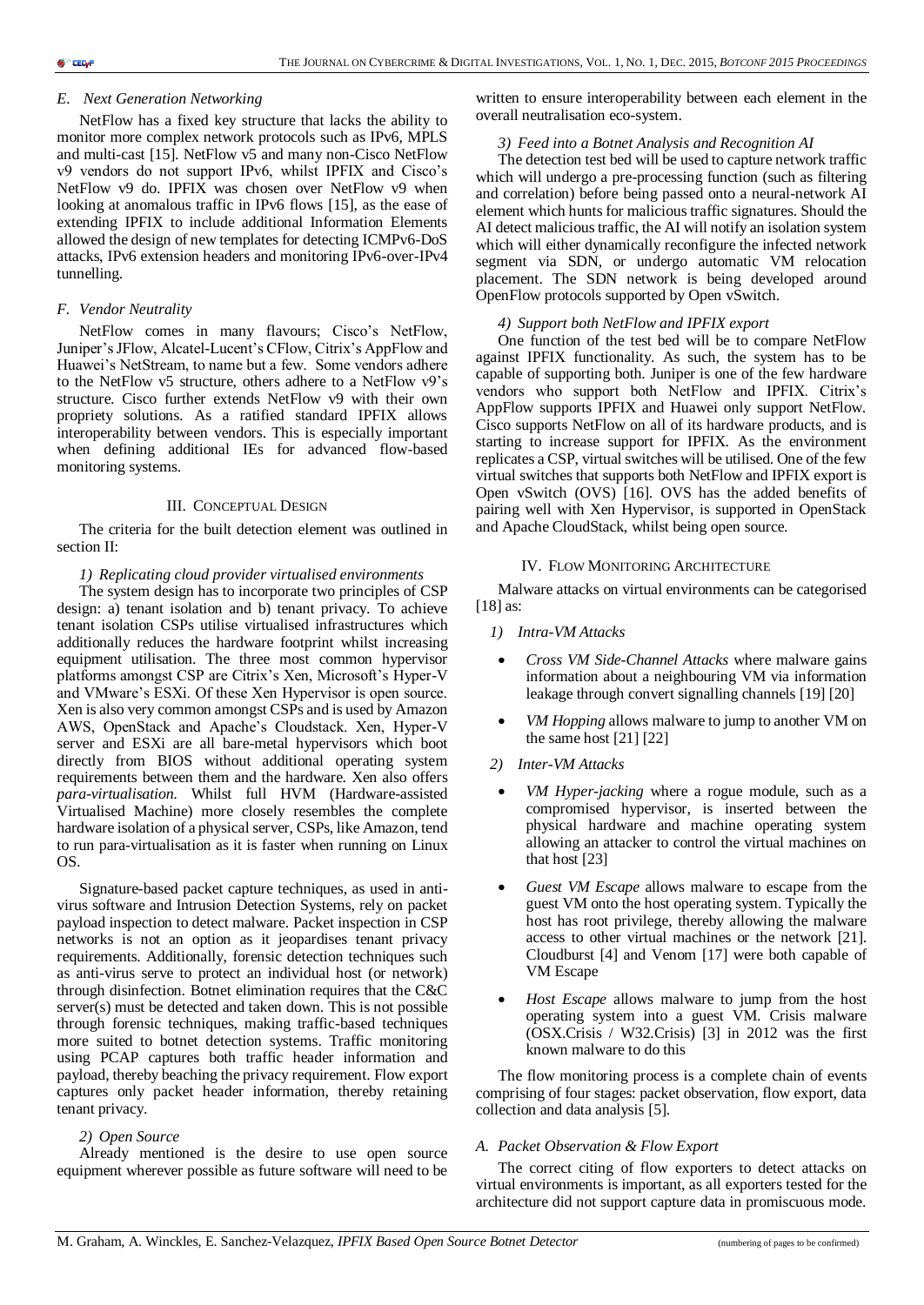This meant that to detect intra-VM attacks, an observation point is required within the tenant's virtual environment. This will not be possible within CSP networks due to tenant privacy expectations. Exporters located in the LAN, for example a hardware exporter on a switch, can detect traffic destined for that switch port, but are blind to intra-VM attacks and requires an observation point on each LAN segment. Likewise, for a software exporter cited on a server. This would capture traffic between VMs distributed across that server, but would also miss intra-VM communication.

All possible locations to cite an exporter were evaluated to understand the visibility at each collection point. It was found that an exporter cited on a hypervisor would export both intra-VM and inter-VM traffic providing maximum traffic visibility for the least number of probes (see figure 1). This does however necessitate an exporter on each server under observation.

## *B. Data Collection & Data Analysis*

Even on a simple test infrastructure, a flow exporter located on each hypervisor captures a considerable amount of traffic. When flow capture is compared with PCAP traffic capture, flow captures exactly the same information as PCAP, minus payload, albeit with a considerably reduced cost of data storage. Under test conditions a 2.9GB file was transferred between two servers. Over this transfer period WireShark collected nearly 3.1GB of traffic (including both the file transfer and background network traffic). Similarly, IPFIX exported the same information, minus payload, in as little as 43KB.

Exported data will be collected on a central server where it will be collated according to export time stamp. Hence, every IPFIX exporter needs to synchronise their internal clocks to ensure time stamp consistency across the monitoring infrastructure. As software IPFIX exporters take their timestamp from their parent server, NTP on the hypervisor host server can be used to synchronise exporter clocks. In addition, as the IPFIX collector takes it's time source from the server, the internal clock in each VM need not be synchronised. Once collated, data unrelated to botnet detection will be filtered (primarily network layer 2 and 3 information such as ARP, IPv6, STP, broadcast traffic) in order to improve the performance of the analysis phase. Filtered flows will be collected in CSV comma delimited format. When viewed as a spreadsheet, the data could be filtered on any of the captured IEs. Source & destination IP address were found to be the primary fields to determine conversation, with other template data adding context to these conversations.

In order to visualise botnet communication, the flow data will be represented as a property graph (see figure 2); where nodes represent IP addresses and edges represent the data flow relationships. Creating relationships from the IPFIX template data allows inter-nodal conversations to be viewed by protocol, port number, direction, etc. Property graphs were chosen primarily because graph databases provide the structure and ability to query relational data. However, property graphs lend themselves to analysis of clustered data and data correlation. Experiments have shown that when utilising property graphs to understand botnet communication, analysing the impact of graph deformation from removing significant nodes is more accurate than analysing the vertices with the most edges [\[33\].](#page-7-6) Likewise, the number of edges per node can give an indication to P2P traffic [\[34\].](#page-7-7) Property graphs will be manually analysed for indications of botnet communication, however work is planned to implement a neural network-based AI to interpret the data and recognise malicious traffic emanating from infected nodes.



Fig. 2. Property Graph of Botnet Communication

#### V. RESULTS: LEARNING FROM THE SYSTEM BUILD

#### *A. XenServer*

The conceptual framework specifies how the botnet detector will be built upon Xen hypervisor with Open vSwitch as the software switch between tenant VMs. Citrix XenServer is an open source project available as a free download [\[24\].](#page-7-8) XenServer 6.2.0 is a self-contained package that includes a Linux-based operating system (CentOS v5.5) and the Xen Hypervisor (v4.1.5) which provides the secure control domain (DOM0) on top of the underlying OS. The Xen Server 6.2.0 package also includes Open vSwitch v1.4.6 and Citrix's XenCentre; a VM management GUI based on the XAPI tool stack. Upon install, the self-contained package boots a simple install wizard which installs CentOS, Xen hypervisor, XAPI tool stack and Open vSwitch. A further manual installation of Citrix XenCentre allows the import of guest OS .iso files into a central repository, after which XenCentre can create and configure guest VMs. Using the XenCentre management GUI, XenServer 6.2.0 provides the control for NetFlow v5 export and "Flows v Time" visualisation graphs. XenCentre would not support IPFIX collection, so an alternative IPFIX analysis tool was required. Open vSwitch supports IPFIX export after release v1.10. The upgrade to OVS v1.10 requires CentOS 5.6 i686 RPM or above. XenServer v1.4.6 shipped with CentOS 5.5 i386 RPM. During installation XenServer partitions DOM0 into 4GB partition of which about 3.8GBs is used by Xen hypervisor. Before any upgrades can be undertaken, this partition must be manually enlarged to 8GB with a re-installation of XenServer. Whilst it may be possible to upgrade CentOS 5.5 i386 to CentOS 5.6 i686, the limited functionality of the cut-down CentOS OS and lack of documentation meant CentOS refused to be upgraded beyond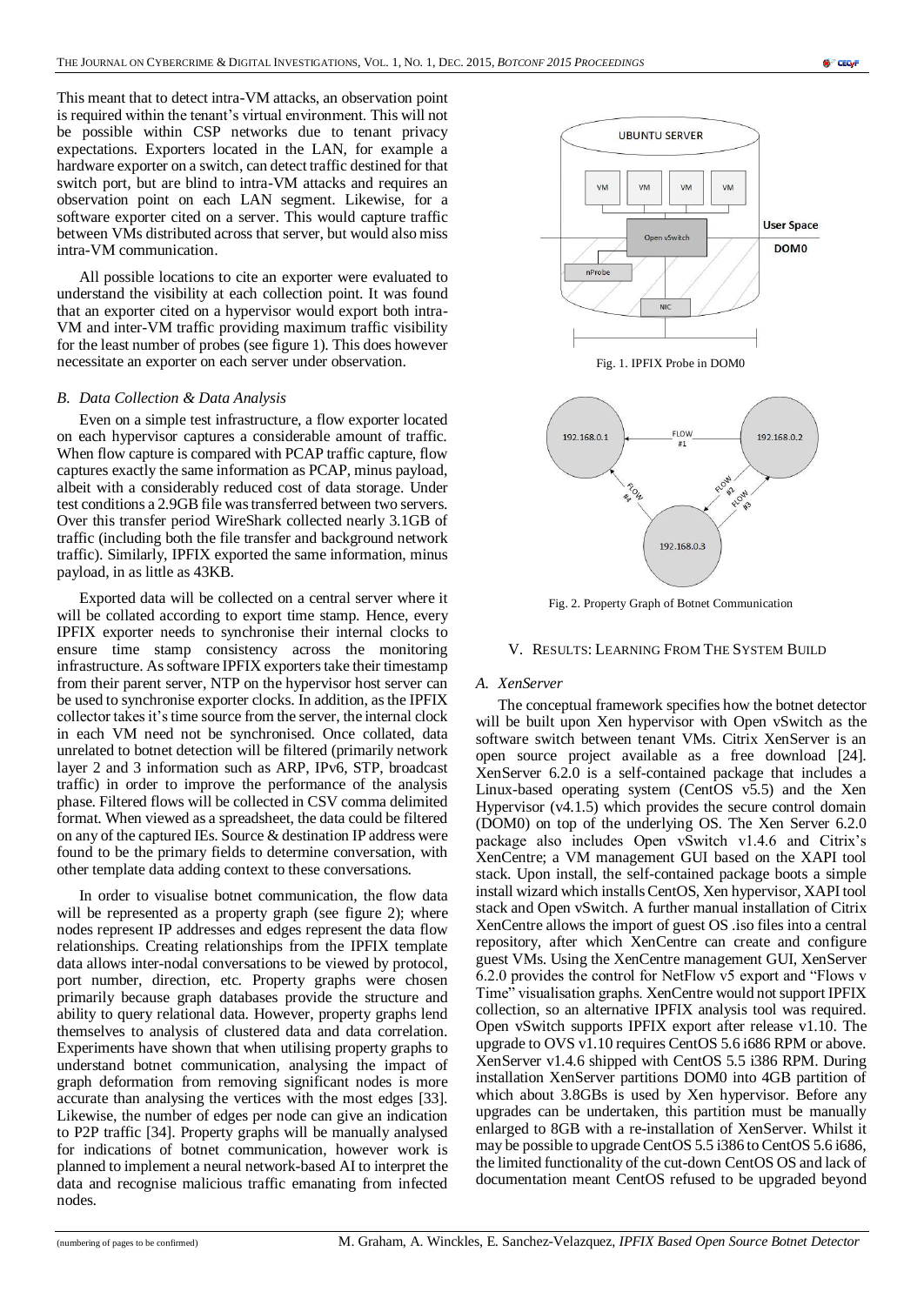5.5. It was therefore impossible to enable IPFIX export on the XenServer 6.2.0 platform.

research intends to capture and analyse, in order to monitor the progression of Zeus across the virtual infrastructure.

## *B. Xen Creedence*

In 2014, Xen released Creedence Alpha v6.4.94 [\[25\]](#page-7-9) (with the official release called XenServer v6.5). Another selfcontained package, Creedence includes CentOS v5.10 and OVS v2.1.2 which supports IPFIX. Again the DOM0 is partitioned to 4GB but can be extended to 8 GB during installation. Once this network was configured, OVS was set to export the IPFIX format. The IPFIX template was not recognised by XenCentre, nor several other open source collectors and commercial tools. WireShark confirmed that IPFIX traffic was indeed being exported from OVS, but the collectors were not recognising the flow timestamps. OVS was set to sample IPFIX at a 1:1, but appeared to be exporting every single flow without aggregation, resulting in huge amounts of flow data collected in a very short timeframe. All the probes trailed were able to detect OVS exporting NetFlow v5, NetFlow v9 or sFlow, but not IPFIX. It was decided to retain OVS as the vSwitch, but to install an IPFIX exporting probe into the hypervisor. A number of open source probes were tested but failed to install correctly into the hypervisor, possibly due to the restricted functionality of the cut down CentOS operating system. At this stage it was decided to build a bespoke cloud stack.

## *C. Bespoke Build*

A clean Ubuntu 14.04 operating system was installed as the server OS. Into this Xen Hypervisor 4.4 64-bi[t \[26\]](#page-7-10) was installed as DOM0. By default this ships with the XEND toolstack which has limited functionality, so this was upgraded to the XAPI toolstack. Open vSwitch v2.0.2 was installed as the virtual switch. Again OVS appeared to present timestamp and aggregation issues with IPFIX. After testing a number of open source exporter probes, nTop's nProb[e \[27\]](#page-7-11) was found to export IPFIX templates from the hypervisor. OpenXenManager is the recommended VM management software for Xen hypervisor, however this proved to be buggy when creating new VMs and closing existing VMs. XenCentre proved a more successful management system but some configuration was needed to allow VM consoles to be viewed. Once the final configuration was tested and confirmed to work as expected, repeat installations of the framework onto new servers were taking almost 30 hours. Optimisation of the installation and configuration process of framework was undertaken such that the entire framework would be installed and VMs could be up and running within 3 hours.

## *D. C&C Botnet*

Zeus is a popular malicious botnet that is typically used to steal banking information by man-in-the-browser, key logging and form grabbing. Zeus was first discovered in 2007. Despite its age, new active Zeus C&C servers are still being discovered on a daily basis [\[28\].](#page-7-12) One reason for the popularity of the Zeus bot is the easily accessible DIY construction kit, which allows someone with malicious intent to create, deploy and manage a Zeus botnet. The Zeus botnet created for this work was created from the Zeus crime-wave toolkit v2.0.8.9. When a device is infected with Zeus, the bot runs silently in the background giving no tell-tale signs of the compromise. As a C&C botnet, the Zeus bot must periodically communicate with its C&C server for updates, attack instructions or to report back with stolen information. With Zeus, this communication takes place over HTTP (TCP port 80). It is this communication traffic that this

## *E. IPFIX Template*

Section II explained how IPFIX's extensible IE template allows exportation of any layer 2 to layer 7 information in a standardised template compatible between vendors. Figure 3 details the IPFIX template constructed for this architecture, in order to detect botnet traffic in a CSP environment. This IPFIX template contains 9 of the original 18 fields found in NetFlow v5; decreasing the PDU size from 48 bytes in NetFlow v5, to 24 bytes, thereby increasing the efficiency of the PDU. This frees PDU space for the addition of extra fields which might aid in the detection of botnets. In this template *protocol mapping, bi-flow direction, source MAC address & destination MAC address* were added at a cost of 18 bytes. Bringing the IPFIX template to 42 bytes in total compared to NetFlow v5's 48 bytes. Study into creating an optimised IPFIX template specifically for botnet detection has started. This may take advantage of IPFIX's ability to support plugins for additional IE export, such as HTTP, DNS and SMTP fields.

| 0<br>15 <sup>1</sup>                    | 16                 | 31           |
|-----------------------------------------|--------------------|--------------|
| Version: 10                             | Length             |              |
| Export Time Stamp = 2015-01-01 12:59:59 |                    | <b>IPFIX</b> |
| Sequence Number = 0                     |                    | Header       |
| Observation Domain ID = 123456          |                    |              |
| Set $ID = 1$                            | Set Length         |              |
| Template $ID = 456$                     | $Field$ Count = 14 |              |
| $IPv4$ SRC Addr = $8$                   | Field Length (4)   |              |
| IPv4_DST_Addr = 12                      | Field Length (4)   |              |
| Protocol_Map = 58500                    | Field Length (1)   |              |
| IP_Protocol_Version = 60                | Field Length (1)   |              |
| L4_SRC_Port = $7$                       | Field Length (2)   | <b>IPFIX</b> |
| L4 DST_Port = $11$                      | Field Length (2)   | Template     |
| Flow_Start_MilliSeconds = 152           | Field Length (4)   | Set          |
| Flow End MilliSeconds = 153             | Field Length (4)   |              |
| BiFlow Direction = 239                  | Field Length (1)   |              |
| In SRC MAC = $56$                       | Field Length (6)   |              |
| Out DST MAC = $80$                      | Field Length (6)   |              |
| $IN$ Bytes = 1                          | Field Length (4)   |              |
| $TCP \t{Flags} = 6$                     | Field Length (1)   |              |
| L7 Proto Name = 35632.119               | Field Length (4)   |              |
| Record 1                                |                    | <b>IPFIX</b> |
| Record 2                                |                    | Data         |
| Record n                                |                    | Set          |

Fig. 3. IPFIX Template

## *F. Botnests*

Figure 4 shows a property graph of nodal communication across multiple ports. Figure 5 shows the same plot of nodal communication, but confined to HTTP (Port 80) traffic only; where the size of the relationship connection is proportional to traffic sent and received. Figure 5 shows some HTTP traffic back to a server, as would be expected. Figure 5 also shows PC's #3, #4, #5 and #8 connecting to PC #7 via HTTP. As PC #7 is a standard PC rather than a server, this suggests irregular behaviour indicating a potential botnest hosting a C&C server. In this instance, PC #7 hosted the Zeus C&C, whilst #3, #4, #5 and #8 were infected with Zeus bot executable. Further granularity can be added to these flows when displayed as in and out traffic captured using the BiFlow\_Direction field.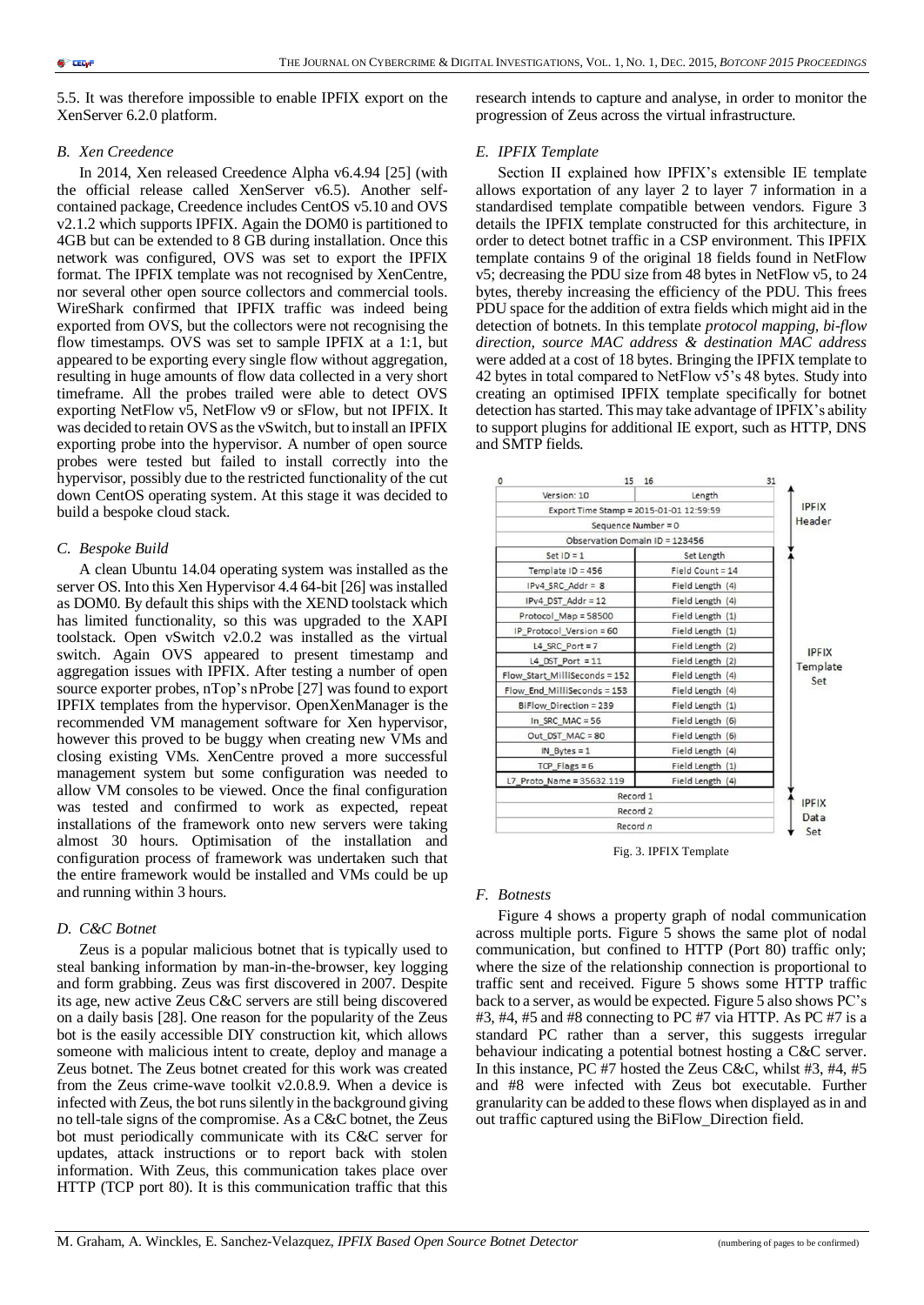

Fig. 4. Property graph of all flows



Fig. 5. Property graph of HTTP only flows

#### VI. DISCUSSION

The template in figure 3 was constructed by exporting Zeus botnet data over the LAN and VM infrastructure and selecting IE fields that either a) changed between malicious and benign traffic, or b) would provide a useful pointer to indicate malicious traffic. Testing is underway to create a template that contains fields that are optimal for detecting a range of botnet malware, which can be fed into a detection algorithm. One build criteria for this architecture was to mimic the privacy requirements found within CSP networks, and thereby assuming that data from within the payload would not be available to such a detection algorithm. A challenge in flow-based detection is obtaining sufficient characteristic data from the packet header. Whilst discarding the payload is well-suited for privacy preservation, it comes at a cost. Namely that many distinguishing malware characteristics are hidden in the payload, such as HTTP URL and HTTP POST/GET information. Many IPFIX collectors support extension plug-ins that are able to capture payload information. Testing has shown that it is possible to export bot characteristic data such as HTTP and DNS information using IPFIX extensions. In turn, this raises the question of where privacy starts and ends, and whether it is acceptable to sacrifice some degree of privacy in order to detect malicious activity. Further testing needs to be undertaken to establish the minimum set of payload data required for botnet detection, and how payload encryption impacts such detection mechanisms.

Section II highlights the protocol transport features and security mechanisms built into the IPFIX standard in order to preserve and protect the data flows between exporter and collector. These include congestion awareness protocols such as SCTP to protect against DoS attacks, and packet obfuscation to protect against flow tampering and MITM attacks. In any detector-based system, the detectors themselves present an attack surface. Whilst this architecture provides partial protection for the probes from their citing outside of the virtual environment, a mechanism is needed to protect the detection system from attack from the LAN, or from malware escaping the virtual environment.

#### VII. CONCLUSION

Botnet detection using NetFlow protocol is an established concept. Since the ratification of IPFIX as a standard in 2013 academic study has begun to evaluate IPFIX against NetFlow. No academic work could be found that harnesses IPFIX for botnet detection. Several papers claim to do this, but upon closer inspection use proprietary NetFlow v9. This paper contributes to the state of the art by being the first to develop a flow-based IPFIX export framework for use in the academic study of virtualised environments.

This framework was designed specifically for application within cloud provider and virtual environment networks, but is flexible enough to be applied to any LAN environment detection system. As the system is built upon flow export, rather than packet inspection, it is not impacted by payload encryption techniques used by botnets for detection evasion. This framework meets the build criteria as follows:

## *1) Replicate cloud provider virtualised environments*

Xen Hypervisor and Open vSwitch were used to replicate cloud provider virtualised environments. Locating the flow export element within the hypervisor allows collection of intra-VM and inter-VM traffic. This study came across obstacles when trying to utilise the XenServer eco-system for IPFIX capture in virtual environments, choosing to replace some of the elements of the XenServer stack. Table 1 summaries this framework and draws comparisons against the XenServer ecosystem for capture and display of traffic communication. In August 2015, XenServer underwent an upgrade to bring the CentOS operating system up to current specifications. It will be interesting to understand whether the update removes some of the obstacles encountered in this study.

### *2) Utilise currently available open source solutions*

This was achieved with the exception of nProbe. nProbe is not strictly open source, but code can be made available to research institutions upon request. Additionally, plugins can be constructed for nProbe that extend the IE template. This framework has been constructed to allow alternative probes or collectors to be inserted in place of nProbe. The suitability of alternative exporters, such as YA[F \[32\],](#page-7-13) is being studied. Further work is needed to understand why Open vSwitch was not exporting IPFIX timestamps that could be recognised by other collectors and why Open vSwitch was not aggregating IPFIX flows. Overcoming these issues and designing Open vSwitch to support extensible IE template customisation may simplify the framework by enabling the vSwitch to become the flow export/collection element.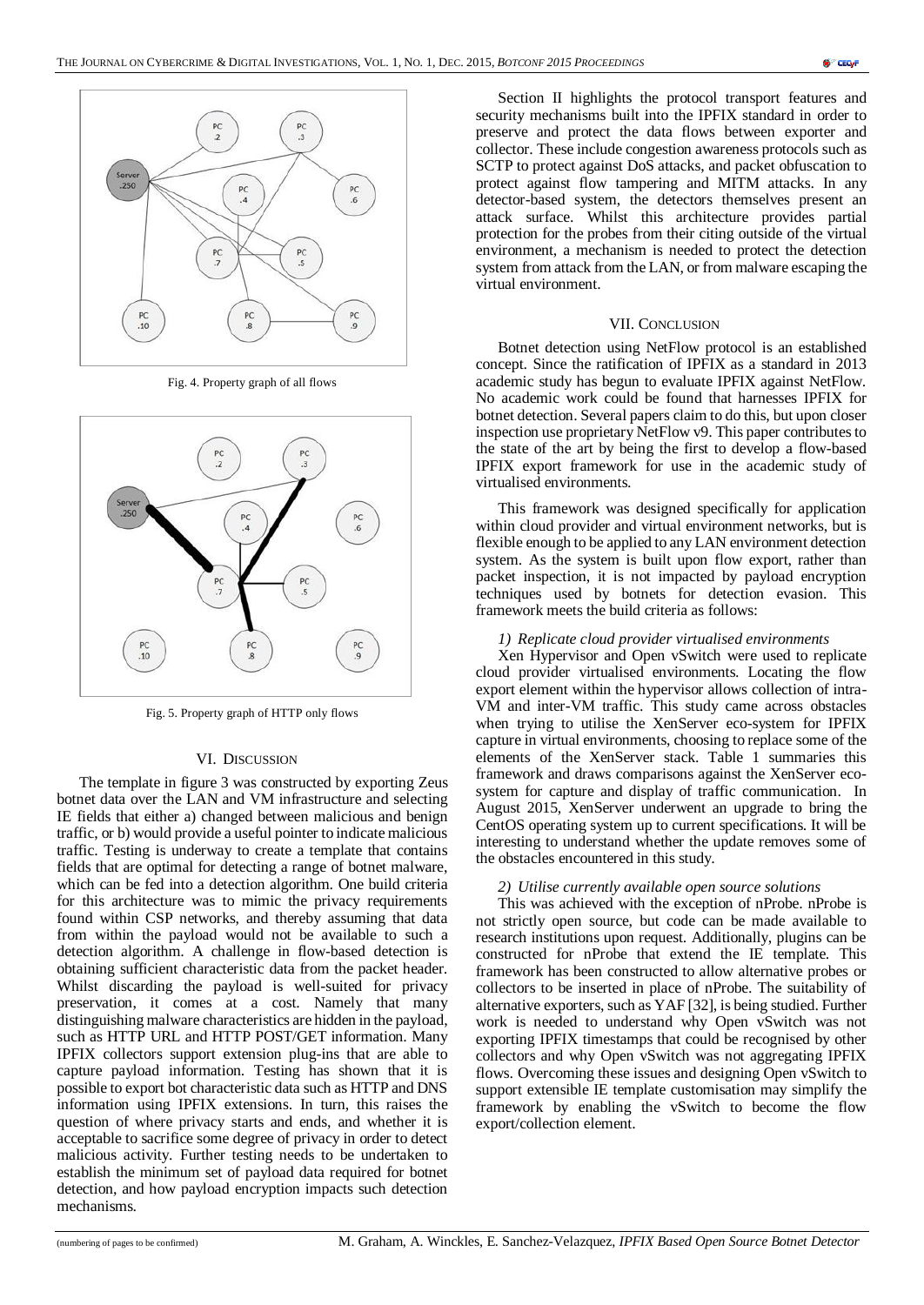|                                        | <b>IPFIX</b><br>Framework                | XenServer<br>v6.4.94           |
|----------------------------------------|------------------------------------------|--------------------------------|
| DOM-0 OS                               | Ubuntu 14.04                             | CentOS $5.10$                  |
| <b>Hypervisor</b>                      | Xen 4.4 (64 bit) [26]                    | Xen 4.4 (64 bit)               |
| <b>Hypervisor API</b>                  | XAPI Toolstack [29]                      | <b>XAPI</b> Toolstack          |
| <b>Virtual Switch</b>                  | Open vSwitch $v2.0.2[16]$                | Open vSwitch $v2.1.2$          |
| <b>Flow Exporter</b>                   | nProbe v6.15 [27]                        | Open vSwitch $v2.1.2$          |
| <b>Flow Collector</b>                  | $n$ Probe $v$ 6.15                       | XenCentre v6.5                 |
| <b>VM Management</b>                   | XenCentre $v6.5$ [30]                    | XenCentre v6.5                 |
| <b>Flow Protocol</b><br><b>Support</b> | NetFlow v5<br>NetFlow y9<br><b>IPFIX</b> | NetFlow y5<br>$(NetFlow v9)^1$ |
| <b>Flow Traffic</b><br>Presentation    | Neo4J [31]                               | XenCentre v6.5                 |

Table 1 Bespoke IPFIX Detector compared with XenServer

#### *3) Feed into a neural network analysis element*

The aim of this framework is to become the data collection mechanism for part of a larger eco-system for botnet neutralisation within cloud environments. The output data from the exporter is currently converted to CSV format before being filtered and collated in Python, then exported to Neo4j for display and manual analysis. Further work is needed to customise the collector output data to form the input mechanism to a neural network detection system capable of dynamically determining botnet traffic profiles from background network traffic, before feeding into a containment mechanism.

#### *4) Support both IPFIX and NetFlow export*

NetFlow v5 exports a fixed template of 18 fields. Whilst these fields are sufficient for capture of network management data, IPFIX (and proprietary NetFlow v9) was designed to allow customisation of the template to capture additional criteria for new applications, such as malware detection. This framework permits export of both NetFlow v5 and v9 as well as IPFIX. Furthermore, the exporter (and vSwitch) utilised can additionally export sFlow and support port mirroring should academic study of these against IPFIX warrant. This work devised a simple IPFIX template (see figure 3) that exports sufficient information to confirm the presence of C&C botnet traffic. Further work is required to design an IPFIX template that is optimised for botnet detection. This may include additional exporter plugins to capture characteristics of the botnets under test, and should be designed for detection of C&C, P2P and IRC botnets. Within a CSP, such a template not only needs to respect tenant privacy, but the template size should be kept to a minimum due to the large number of flows captured over highspeed multi-gigabit environments; thereby reducing storage requirements and improving analysis performance.

CSPs are a crucial building block in the IoT, providing centralised storage and accessibility of IoT data. As the "intelligence" of more IoT devices is migrated into the cloud, dumb endpoints will further reduce the cost of the IoT [35]. As CSP infrastructure is built around virtualised architectures, citing malware detection mechanisms within tenant architectures is difficult if tenant privacy is to be respected. This work demonstrates how flow export detection systems overcome these restrictions by allowing detection functions to be located upon a hypervisor to capture both intra-VM and inter-VM traffic without packet inspection. Now that the IETF has ratified IPFIX as a fully workable standard, flow solutions based upon IPFIX are starting to emerge. As more vendors support IPFIX, CSPs will replace their NetFlow based network management solutions with IPFIX capable next generation networking technology. This standards based approach to flow export allows vendor neutrality and, over time, IPFIX will overtake NetFlow to become the prevalent protocol. This work demonstrates that open source IPFIX technology is of sufficient maturity to create a botnet detection function for real world application.

#### **REFERENCES**

- <span id="page-6-0"></span>[1] Trend, "Dropbox Used in Delivering UPATRE Malware", June 2014. [Online]. https://www.trendmicro.com/vinfo/us/threatencyclopedia/spam/566/dropbox-used-in-delivering-upatremalware.
- <span id="page-6-1"></span>[2] SERT, "The SERT Q2 Quarterly Threat Intelligence Report", July 2014. [Online].

https://www.solutionary.com/resource-center/blog/2014/07/sertq2-quarterly-threat-intelligence-report/.

- <span id="page-6-2"></span>[3] Symantec, "Crisis for Windows Sneaks onto Virtual Machines", August 2012. [Online]. https://www.symantec.com/connect/blogs/crisis-windows-sneaksvirtual-machines.
- <span id="page-6-3"></span>[4] K., Kortchinsky, "CloudBurst", Black Hat USA 2009 Conference, Las Vegas, 2009.
- <span id="page-6-5"></span>[5] R. Hofstede, P. Celeda, B. Trammell, I. Drago, R.Sadre, A. Sperotto and A Pras, "Flow Monitoring Explained: from packet capture to data analysis with NetFlow and IPFIX," in IEEE Communications Survey and Tutorials, vol. 16, no. 4, pp. 2037-2064, 2014.
- <span id="page-6-6"></span>[6] J. Steinberger, L. Schehlmann, S. Abt, and H. Baier, "Anomaly Detection and mitigation at Internet Scale: A Survey", in Proceedings of the 7th International Conference on Autonomous Infrastructure, Management and Secuirty, AIMS'13, Berlin, 2013.
- <span id="page-6-7"></span>[7] R. I. Dinita, G. Wilson, A. Winckles, M. Cirstea and T. Rowsell, "A novel autonomous management distributed system for cloud computing environments", in IECON 2013 - 39th Annual Conference of the IEEE Industrial Electronics Society, IEEE, 2013.
- <span id="page-6-8"></span>[8] D. R. Kerr and B. L. Bruins, "Network flow switching and flow data export". Washington, DC Patent US6243667 B1, 5 June 2001.
- <span id="page-6-9"></span>[9] B. Claise, B. Trammell and P. Aitken, "RFC 7011: Specification of the IP Flow Information Export (IPFIX) Protocol for Exchange of Flow Information", 2013.
- <span id="page-6-10"></span>[10] B. Claise, "RFC 3954: Cisco Systems NetFlow services export version 9", 2004.
- <span id="page-6-11"></span>[11] B. Claise and B. Trammell, "RFC 7012: Information Model fo IP Flow Information Export (IPFIX)", 2013.
- <span id="page-6-12"></span>[12] P. Velan, "Practical experience with IPFIX flow collectors", in 2013 IFIP/IEEE International Symposium on Integrated network Management, IEEE, 2013.
- <span id="page-6-13"></span>[13] M. A. Patterson, "Unleasing the Power of NetFlow and IPFIX", Sanford, Maine: Plixer International, Inc, 2012.
- <span id="page-6-14"></span>[14] B. Trammell and E. Boschi, "RFC 5103: Bidirectional Flow Export Using IP Flow Information Export (IPFIX)", 2008.
- <span id="page-6-15"></span>[15] Y. Lee, S. Shin, S. Choi and H. G. Son, "IPv6 Anomaly Traffic Monitoring with IPFIX", in ICIMP 2007 Second International Conference on Internet Monitorin and Protection, IEEE, 2007.
- <span id="page-6-16"></span>[16] OpenvSwitch, "Open Virtual Switch", June 2015. [Online]. https://www.openvswitch.org.
- <span id="page-6-4"></span>[17] P. Duckin, "The VENOM 'virtual machine escape' bug - what you need to know", May 2015. [Online]. https://nakedsecurity.sophos.com/2015/05/14/the-venom-virtualmachine-escape-bug-what-you-need-to-know/

-

<sup>1</sup> Open vSwitch will export NetFlow v9, but XenCentre collects this a NetFlow v5